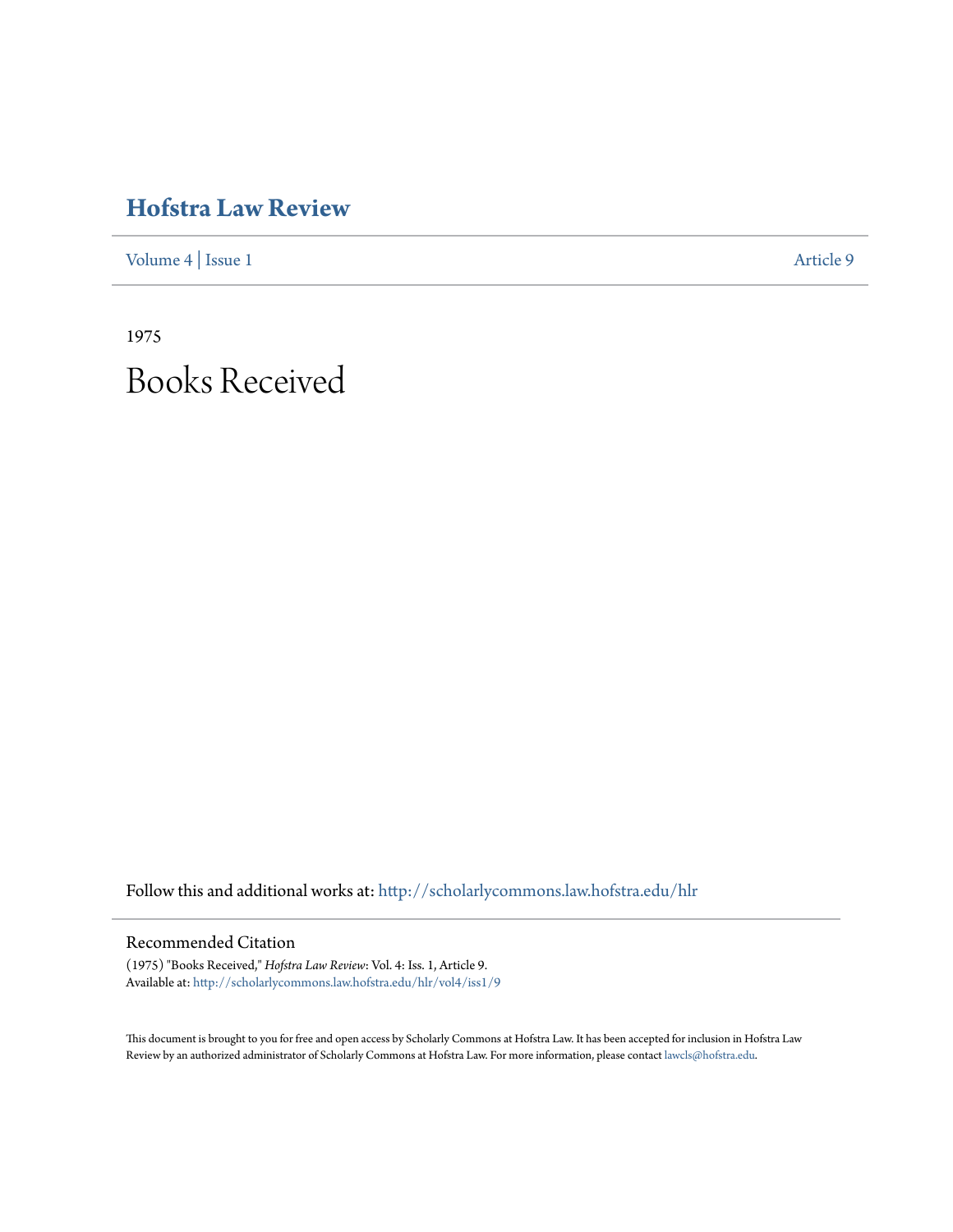## **BOOKS RECEIVED**

- CAPITAL PUNISHMENT: THE INEVITABILITY OF CAPRICE **AND** MIS-TAKE. **By** *Charles L. Black, Jr.* New York: W.W. Norton & Co., Inc., 1974. **Pp. 96. \$5.95.** The author argues that the criminal justice system contains an unacceptably high degree of uncontrolled discretion at each stage of the process-from the initial decision to charge a capital crime to decisions on sentencing and clemency-and the result is that the condemned are chosen without appropriate standards. Mr. Black's analysis is aimed at the arbitrary way decisions to inflict the death penalty are made rather than the traditional eighth amendment arguments against its use. His final chapter focuses on the special discrimination against indigent defendants who, when faced with an unbailable capital offense, do not have adequate outside resources to conduct a proper investigation to prove their innocence.
- CLASS ACTIONS PRIMER. Edited by *Jacob D. Fuchsberg.* New York: Law Journal Press, 1973. Pp. ix, 172. This is a carefully prepared deskbook for counsel involved in class action litigation. In the introductory article, the relevant procedural considerations in bringing a class action are explored. The succeeding articles examine the significance of class actions in securities law, environmental law, consumer law, antitrust, and civil rights litigation. There is also an appendix analyzing the celebrated *Eisen* decision.
- COMPULSORY EDUCATION AND THE AMISH. Edited by *Albert N. Keim.* Boston: Beacon Press, 1975. Pp. x, 211. \$8.95. The Amish community's stubborn resistance to compulsory education represents a classical confrontation between the guarantee of freedom of religion and the state's interest in maximizing the educational choices available to its youth. This collection of essays by prominent scholars from the legal and educational communities illustrates the history of the Amish conflict with local school authorities and the implications of the Supreme Court's decision in *Wisconsin v. Yoder,* 406 U.S. **205** (1972).

175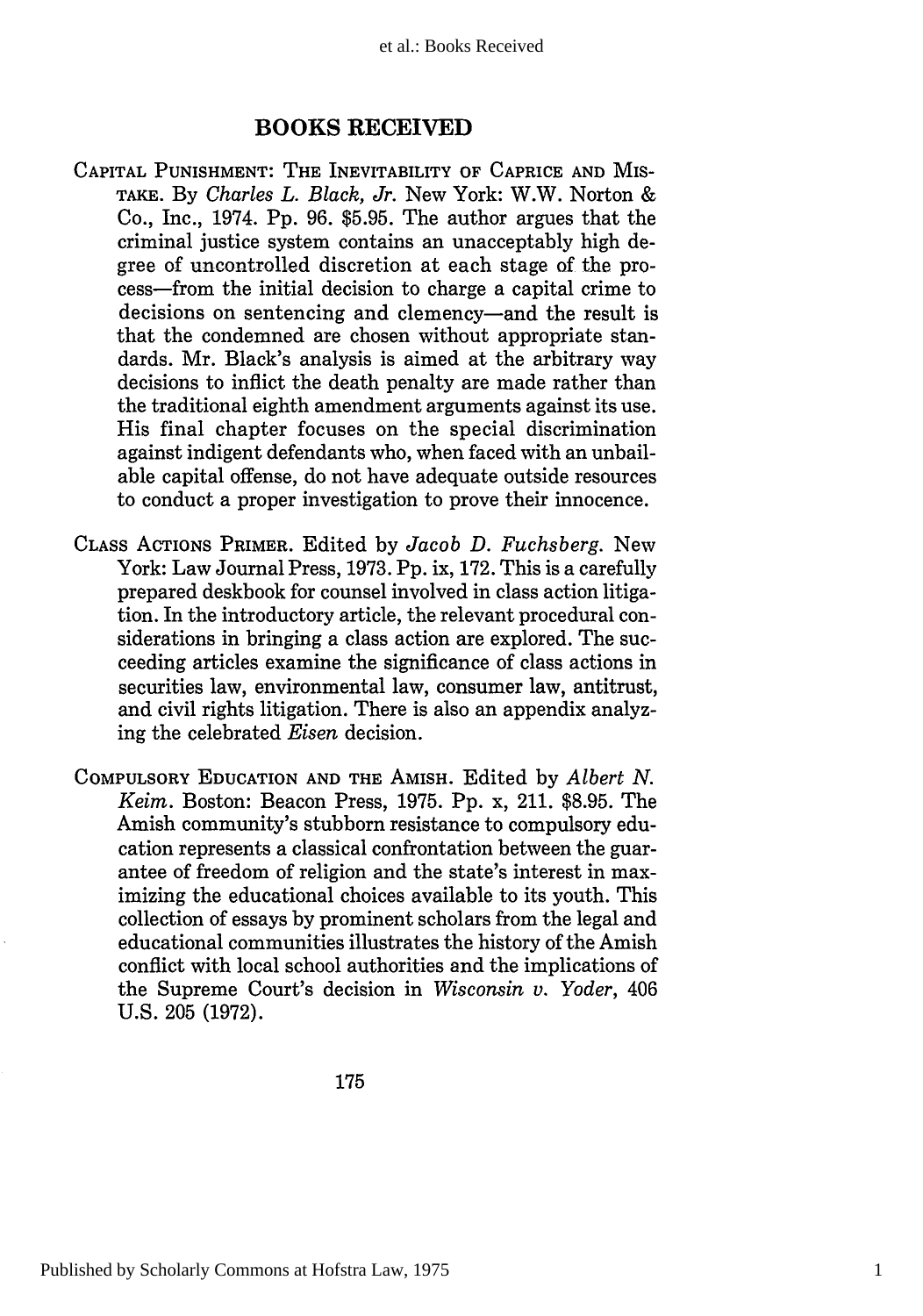*Hofstra Law Review, Vol. 4, Iss. 1 [1975], Art. 9*

*Hofstra Law Review*

176

- FEDERAL CONSUMER PRODUCT SAFETY ACT. By *William Kimble.* St. Paul: West Publishing Co., 1975. Pp. xxi, 548. The Federal Consumer Product Safety Act represents a congressional recognition of the consumer's right to be protected from products which create an unreasonable risk of bodily harm. This book is a practical analysis of the legislative history and technicalities of the Act. It is designed for attorneys involved in products liability litigation and executives who wish to set corporate goals to comply with the legislation.
- FORENSIC GEOLOGY: EARTH **SCIENCES AND CRIMINAL** INVESTI-**GATION.** By *Ramond C. Murray and John C.F. Tedrow.* New Brunswick: Rutgers University Press, 1975. **Pp.** xv, 217. \$12.50. This book is a technical analysis of methods and problems of sampling earth materials for use in criminal investigations. There are numerous cases cited in which courts have received in evidence the results of geological tests and where such testing has been instrumental in determining the guilt or innocence of a defendant. Perhaps the greatest aid to the attorney is the demonstration of the evidentiary value of geological investigation and an explanation of the technical language of earth science.
- **GOD, CAESAR AND THE CONSTITUTION:** THE COURT AS REFEREE OF **CHURCH-STATE CONFRONTATION.** By *Leo Pfeffer.* Boston: Beacon Press, 1975. Pp. 390. \$15.00. In this analysis of the competing interests of church-state values, Mr. Pfeffer examines recent Supreme Court decisions as they affect six societal institutions: religion, the family, public schools, private schools, the military, and the community. His study encompasses volatile contemporary issues such as abortion, conscientious objection to military service, and religion in the public schools. The final chapter contains a warning that the Church should prepare for future legislative curtailments of its tax-exempt status for real property holdings. Mr. Pfeffer concludes that the Supreme Court's refusal to hear arguments as to whether this tax-exempt status is constitutionally protected leaves the states free to abolish such exemptions.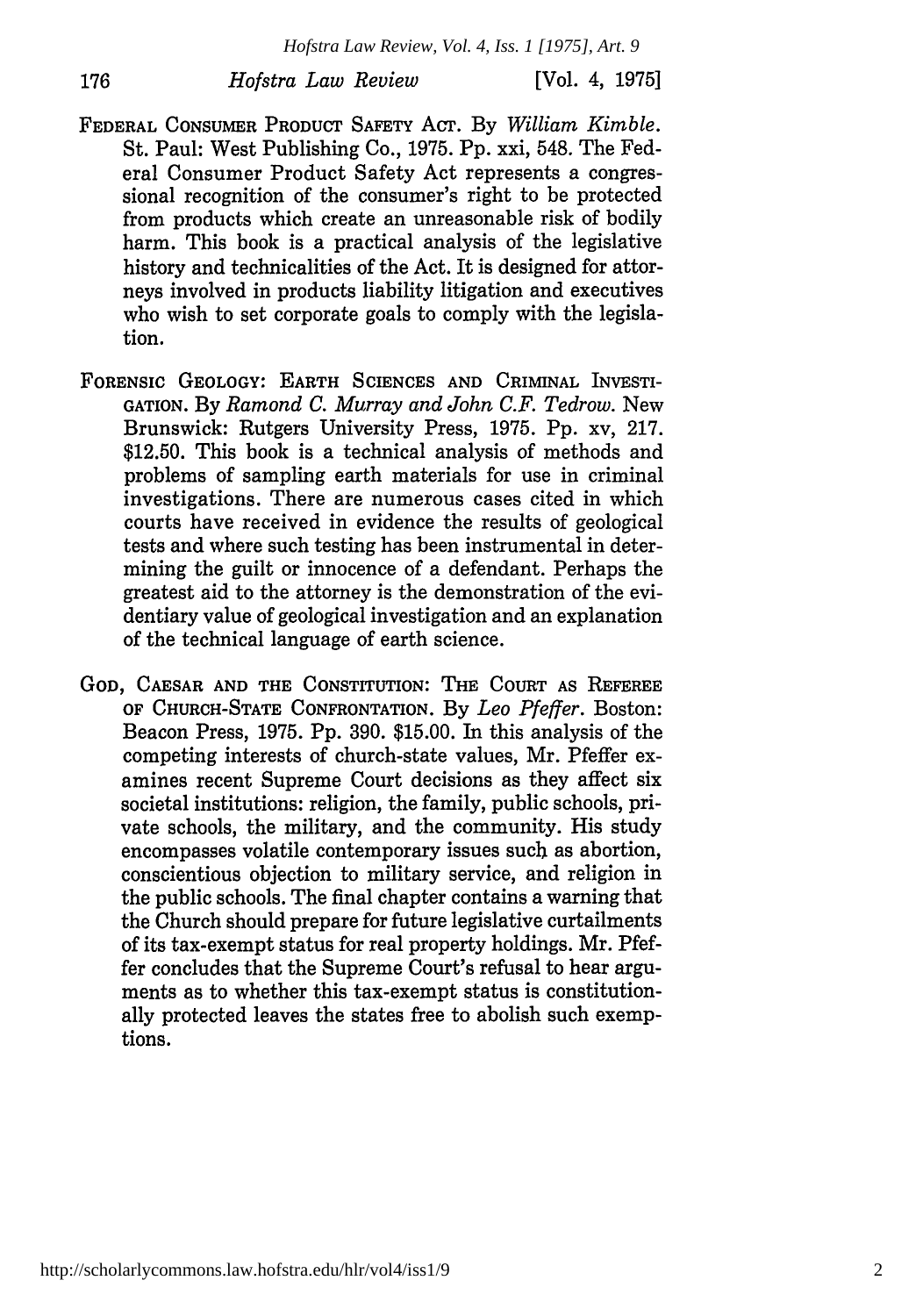#### *Books Received*

- THE **GRAND JURY:** THE **USE AND ABUSE** OF POLITICAL POWER. By *Leroy D. Clark.* New York: Quadrangle, The New York Times Book Co., 1975. Pp. xv, 163. \$7.95. Originally conceived as an institution to protect the common people from arbitrary infringements of their rights by the ruling class, the grand jury has become an arena for struggle between opposing political forces. Mr. Clark documents the "subversion" of the grand jury system-especially by the Nixon administration-into an instrument of political harassment. The final chapter includes proposals to revive the independence of the grand jury and a warning that although the "crisis" of Watergate has passed, the temptations for future misuse and exploitation of the grand jury by those in power necessitates immediate reform.
- HELTER SKELTER: THE TRUE STORY OF **THE MANSON** MURDERS. By *Vincent Bugliosi with Curt Gentry.* New York: W.W. Norton and Co., 1974. Pp. xvii, 502. \$10.00. The murder trial of Charles Manson and his followers was one of the most widely publicized criminal proceedings of the past decade. Vincent Bugliosi, the prosecutor who obtained the convictions, examines the difficulties in investigating and prosecuting this complex case in which most of the evidence was in the nature of accomplice testimony and circumstantial proof. This book is a fascinating narrative of the trial and macabre motives that guided the "family" in these seemingly senseless killings.
- How TO **COLLECT A** MONEY **JUDGMENT.** By *Sidney Sherwin.* New York: Attorney's Aid Publications, 1975. Pp. 205. This handbook is designed to eliminate the numerous difficulties involved in collecting a money judgment from a judgmentdebtor. Particular emphasis is placed on the collection of New York judgments, with specially prepared forms and references to appropriate sections of the New York Civil Practice Law and Rules. Also included is a section on the problems of collecting federal and foreign judgments, including protection of a creditor's rights against a bankrupt debtor.
- **JUDGING THE JUDGES: THE CAUSE,** CONTROL **AND CURE** OF JUDICIAL **JAUNDICE.** By *David Stein.* New York: Exposition Press, 1974. Pp. ix, 157. \$7.50. This book is a documented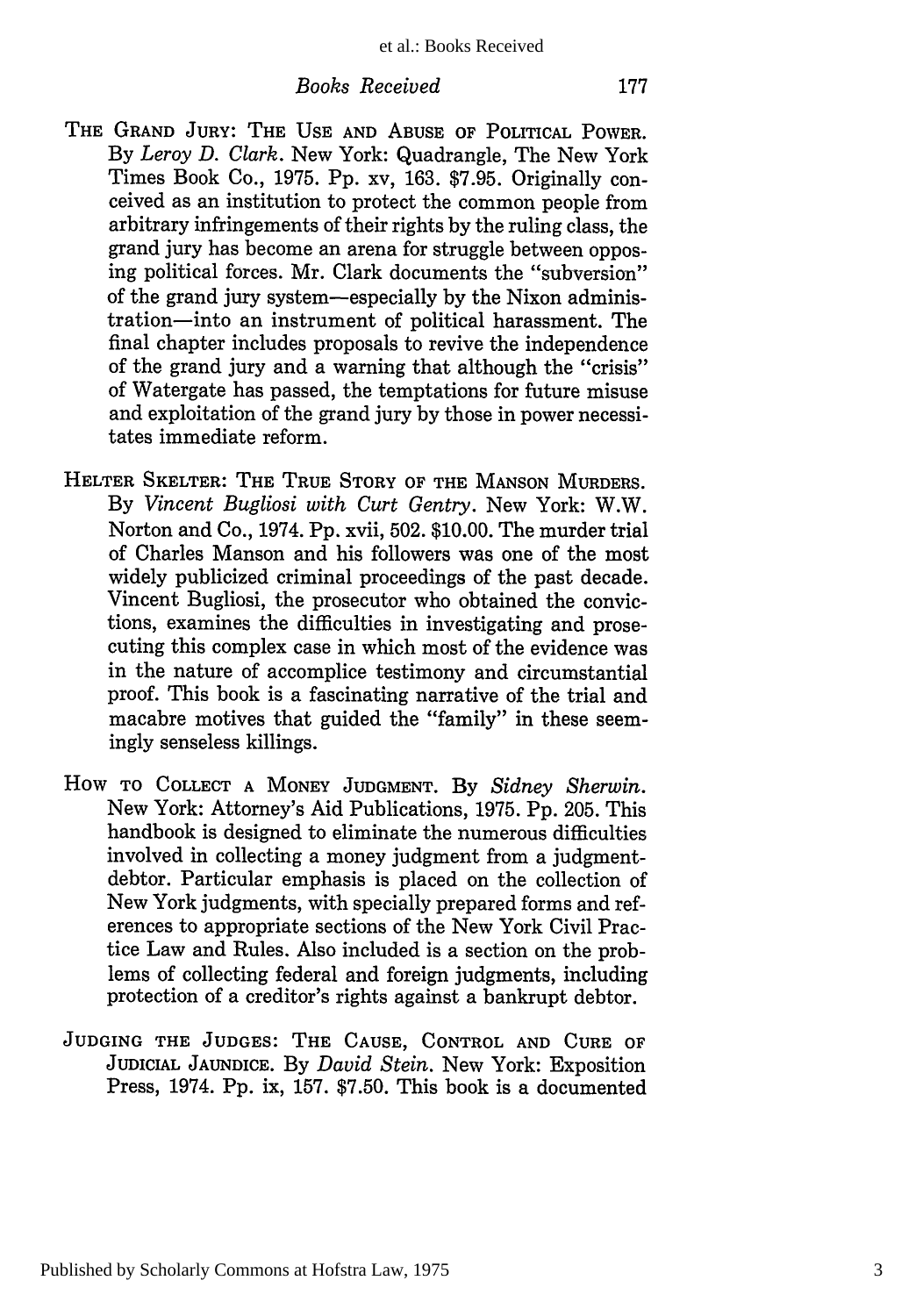*Hofstra Law Review, Vol. 4, Iss. 1 [1975], Art. 9*

## *Hofstra Law Review*

178

[Vol. 4, **1975]**

criticism of the American judicial selection process. Mr. Stein argues that political endorsement has become the most important qualification to become a judge, rather than the relevant criteria of ability and judicial temperament. The author proposes a system whereby potential judges would receive special training and periodic review before donning judicial robes.

- **JUSTICE ACCUSED:** ANTISLAVERY **AND THE JUDICIAL PROCESS.** By *Robert M. Cover.* New Haven: Yale University Press, 1975. Pp. 322. \$15.00. Mr. Cover analyzes the conflict between law and antislavery morality through the public and private writings of four major judges during the period immediately preceding the Civil War. Each of these Justices-Joseph Story, John McLean, Lemuel Shaw, and Joseph Swan-faced the complex question of what a judge must do when he must rule on what he believes to be an unjust or oppressive law. Their responses reflect a personal struggle between a private sense of obligation to justice and a public obligation to uphold the law. Mr. Cover's work is a wellwritten study of a most troubling period in American history.
- LAW **AND SOCIETY.** By *Adam Podgorecki.* Boston: Routledge and Kegan Paul, 1975. Pp. vii, 302. \$18.75. In this work, the author seeks to demonstrate the interplay of law and sociology. He analyzes various sociological research techniques that might be applied to the study of law and explains the advantages and empirical limitations of each method. His discussion covers basic theoretical considerations including the concept of the legal norm.
- No **FAULT** DIVORCE. By *Michael Wheeler.* Boston: Beacon Press, 1974. Pp. 194. \$7.50. Recently, many states have enacted divorce statutes enabling a person to obtain a divorce without the assignment of fault to one spouse. The author argues that traditional divorce laws do not reflect the realities of contemporary marriage. He scrutinizes the present no-fault statutes and finds them deficient in the area of alimony, child support, and child custody. In addition, Mr. Wheeler examines proposals for changing marriage laws, including the concept of renewable contract marriages.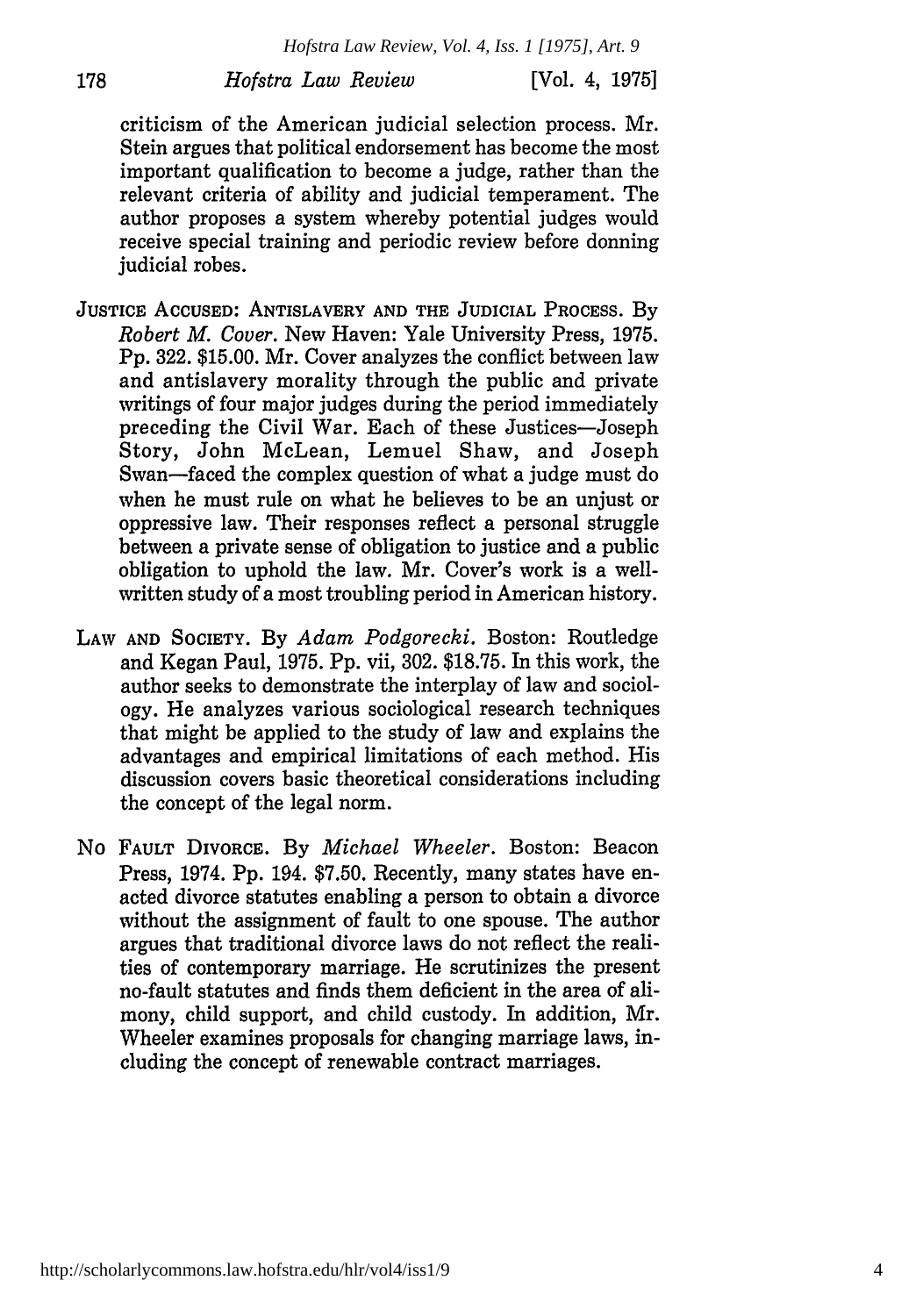### *Books Received*

- THE NOMINALISTIC PRINCIPLE: A LEGAL APPROACH TO INFLA-TION, DEFLATION, DEVALUATION AND REVALUATION. By *Eliyahu Hirschberg. Ramat-Gan. Israel: Bar-Ilan University Press.* 1971. Pp. 138. This treatise is an in-depth analysis of the foundations and practical importance of the nominalistic principle of monetary obligations. This theory, currently accepted in most nations, takes no account of changes in the value of money due to depreciation, devaluation, and changes in foreign exchange rates. Thus, parties to a contract can discharge a debt through payment of the nominal sum without regard to changes in the purchasing power of their dollars. The author demonstrates the injustice of this theory, particularly in the payment of long term debts, and offers alternative theoretical approaches to determine the extent of a monetary obligation.
- PERSPECTIVES ON JUSTICE. By *Telford Taylor, Constance Baker Motley and James K. Feibleman.* Evanston: Northwestern University Press, 1975. Pp. ix, 135. \$6.50. This book is a compilation of the 1973 Rosenthal Lectures at the Northwestern University School of Law. Mr. Feibleman views justice from a philosophical perspective and concludes that it is a demand for order embodied in a legal system. The legislature is viewed as a morality codifier which enables the populus to accept restrictions on individual freedom. The Honorable Constance Baker Motley criticizes the criminal justice system as lacking appropriate standards at each stage of the process. The final lecture, by Telford Taylor, examines the concept of justice in relation to the laws of war.
- PUBLIC DEFENDER. By *Gerald W. Getty* and *James Presley.* New York: Grosset and Dunlap, 1974. Pp. 376. \$9.95. Recent Supreme Court decisions requiring court-appointed counsel at critical stages in criminal proceedings point towards sizable expansion in public defender services across the country. A significant portion of this book is devoted to Mr. Getty's defense of Richard Speck in his trial for the murder of eight student nurses in 1966. Through the narrative of Speck's trial, the authors demonstrate the difficulties of defending an indigent client in the midst of public outrage at the crime. They argue that a public defender's office, free from political control by the county board or other supervi-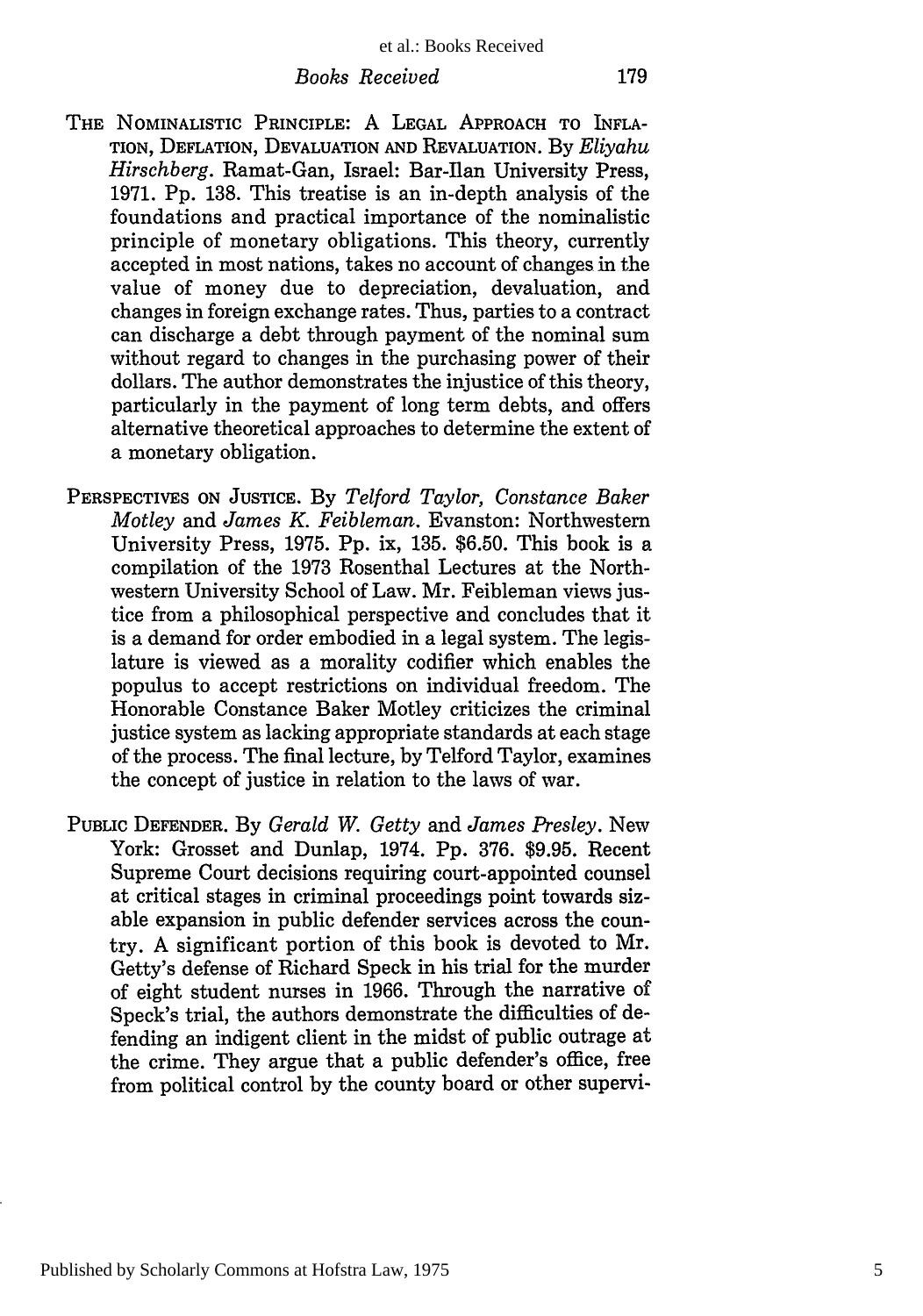sory body, is the most positive guarantee that the poor will receive equitable treatment in the courts.

- **PUNISHMENT AND** DETERRENCE. By *Johannes Andenaes.* Ann Arbor: The University of Michigan Press, 1974. Pp. 189. \$9.00. In this collection of essays on the purposes of criminal sanctions, the author assesses the variables of certainty and severity of punishment as they affect different categories of criminals. The author rejects rehabilitation as the sole justification for criminal punishment. Mr. Andenaes demonstrates that definitive actions by law enforcement agencies and the courts increase the likelihood of prevention of socially undesirable conduct. He concludes that maximum deterrence does not follow from the most severe punishment. The final essay examines current trends in penal sanctions and suggests proposals for reform.
- A **SECOND CHANCE: AMNESTY** FOR THE FIRST OFFENDER. By *Aaron Nussbaum.* New York: Hawthorn Books, Inc., 1974. Pp. xviii, 267. \$8.95. Mr. Nussbaum offers an amnesty proposal to eliminate the hidden punishments inherent in criminal convictions. The proposal of "second chance" begins with the premise that justice has been vindicated by the court-imposed sanction on the defendant. He concludes that it is not necessary to stigmatize an offender by making it impossible for him to regain self-respect and good standing in the community. The author maintains that current trends in the United States towards removal of disqualifications in professional licensing and public employment will pave the way for future acceptance of the amnesty concept.
- WE, THE PEOPLE? By *Robert A. Liston.* New York: McGraw-Hill Book Company, 1975. Pp. xii, 179. This is a contemporary study of the organization and functions of the United States Congress. Mr. Liston examines suggestions by noted scholars and members of Congress for improving the national legislative process. His study focuses on the issues of inflation, impoundment, and impeachment. Special emphasis is given to the congressional role in the Watergate affair.
- A WORLD RULE OF LAW: PROSPECTS **AND** PROBLEMS. By *Ann Van Wynen Thomas and A.J. Thomas, Jr.* Dallas: Southern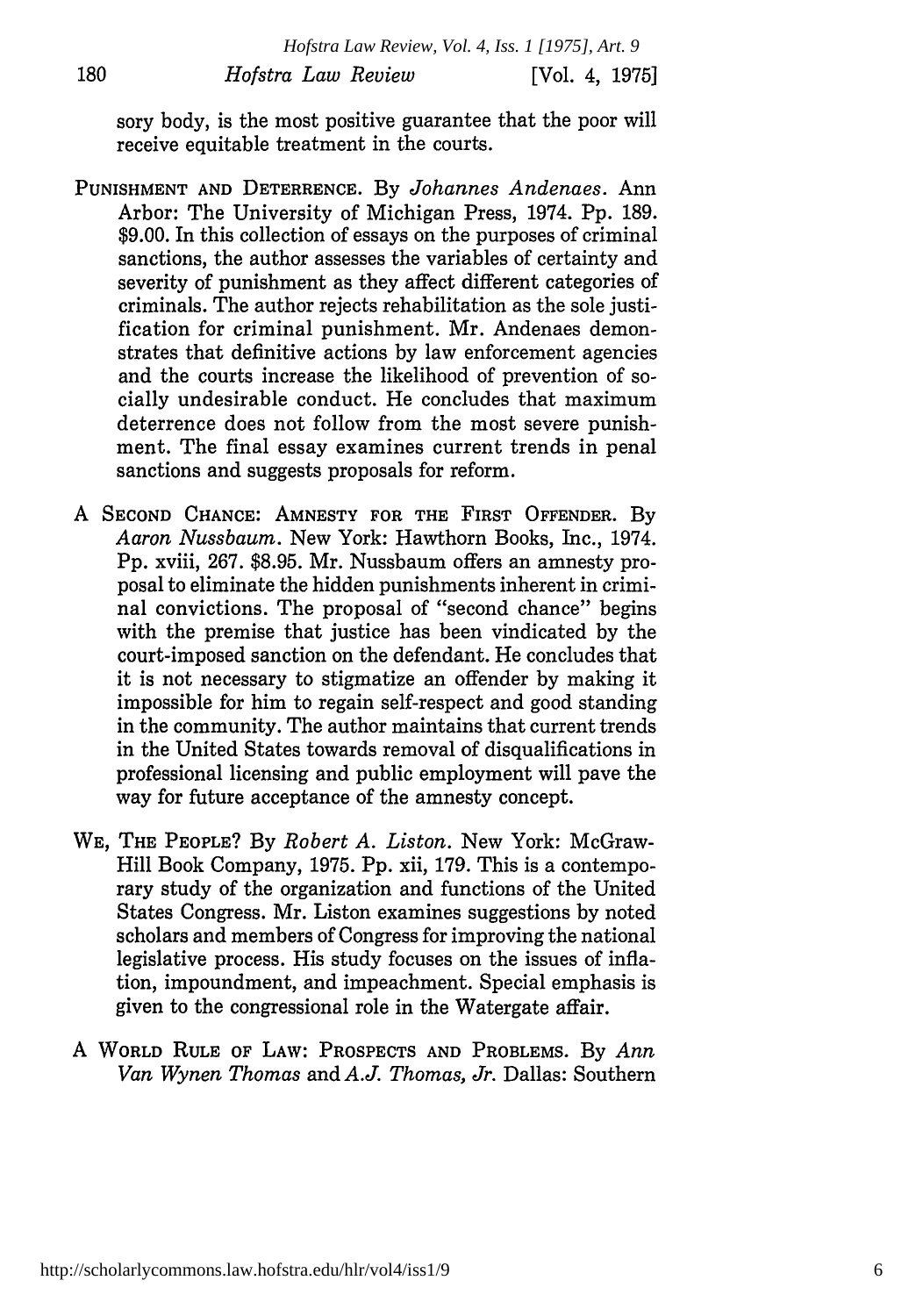#### *Books Received*

Methodist University Press, 1975. Pp. xv, 90. \$6.95. In this concise treatise on the challenge of developing an effective and comprehensive world legal order, the authors examine the necessary conditions of consensus of political and community values necessary to achieve that result. The book begins with an explanation of the classical principles of international order and the concepts of international personality and recognition. The authors seek to demonstrate the increasing distance between classical international law and the realities of contemporary international affairs.

## **PAPERBACKS**

- ASSESSMENT FOR REAL PROPERTY TAX PURPOSES. By *Horace Z. Kramer.* Garden City: Adelphi University Press, 1975. Pp. 81.
- CATHOLIC INSTITUTIONS IN THE UNITED STATES: CANONICAL AND CIVIL LAW STATUS. By *John J. McGrath.* Washington, D.C.: The Catholic University of America Press, 1968. Pp. 48.
- FEDERAL RULES OF EVIDENCE. Chicago: Commerce Clearing House, Inc., 1975. Pp. 159. \$4.00.
- FROM RAILS TO TRAILS. By the *Citizens' Advisory Committee on Environmental Quality.* Washington, D.C.: Citizens' Advisory Committee on Environmental Quality, 1975. Pp. 68. \$1.50.
- HOUSING **AND** URBAN DEVELOPMENT LEGISLATION IN NEW YORK STATE: A REVIEW OF KEY ISSUES **IN** 1974. By the *Community Service Society of New York.* New York: Department of Public Affairs, Community Service Society of New York, 1974. Pp. 35.
- THE KEY TO **JUDICIAL** MERIT SELECTION: THE NOMINATING PRO-CESS. By *Allan Ashman* and *James J. Alfini.* Chicago: The American Judicature Society, 1974. **Pp.** 337.
- LEGISLATIVE ISSUES SURROUNDING THE CONFIDENTIALITY OF HEALTH RECORDS. By *Willis H. Ware.* Santa Monica: The Rand Corporation, 1974. **Pp.** 10. \$1.50.